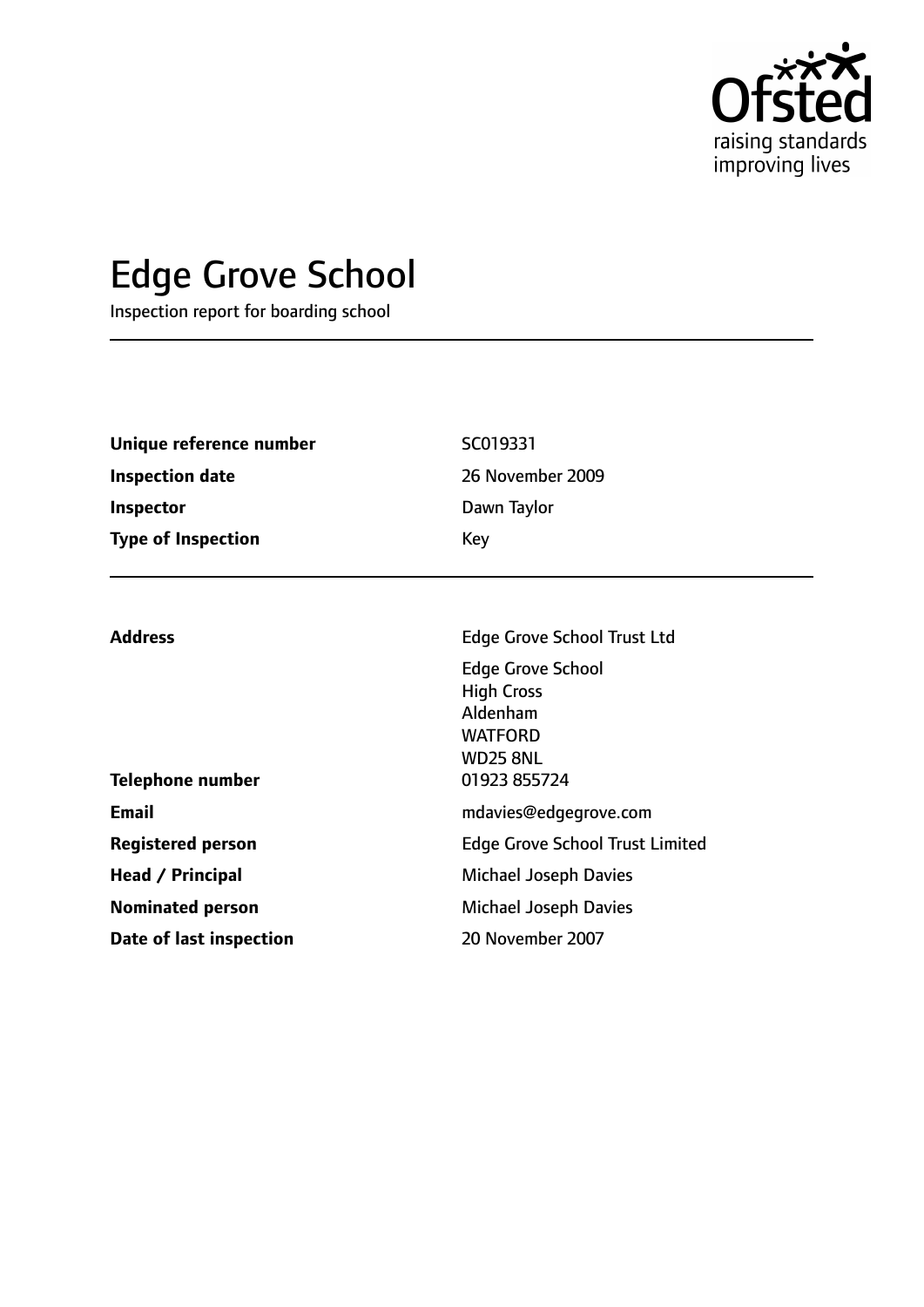© Crown copyright 2009

Website: www.ofsted.gov.uk

This document may be reproduced in whole or in part for non-commercial educational purposes, provided that the information quoted is reproduced without adaptation and the source and date of publication are stated.

You can obtain copies of The Children Act 2004, Every Child Matters and The National Minimum Standards for Children's Services from: The Stationery Office (TSO) PO Box 29, St Cripins, Duke Street, Norwich, NR3 1GN. Tel: 0870 600 5522. Online ordering: www.tso.co.uk/bookshop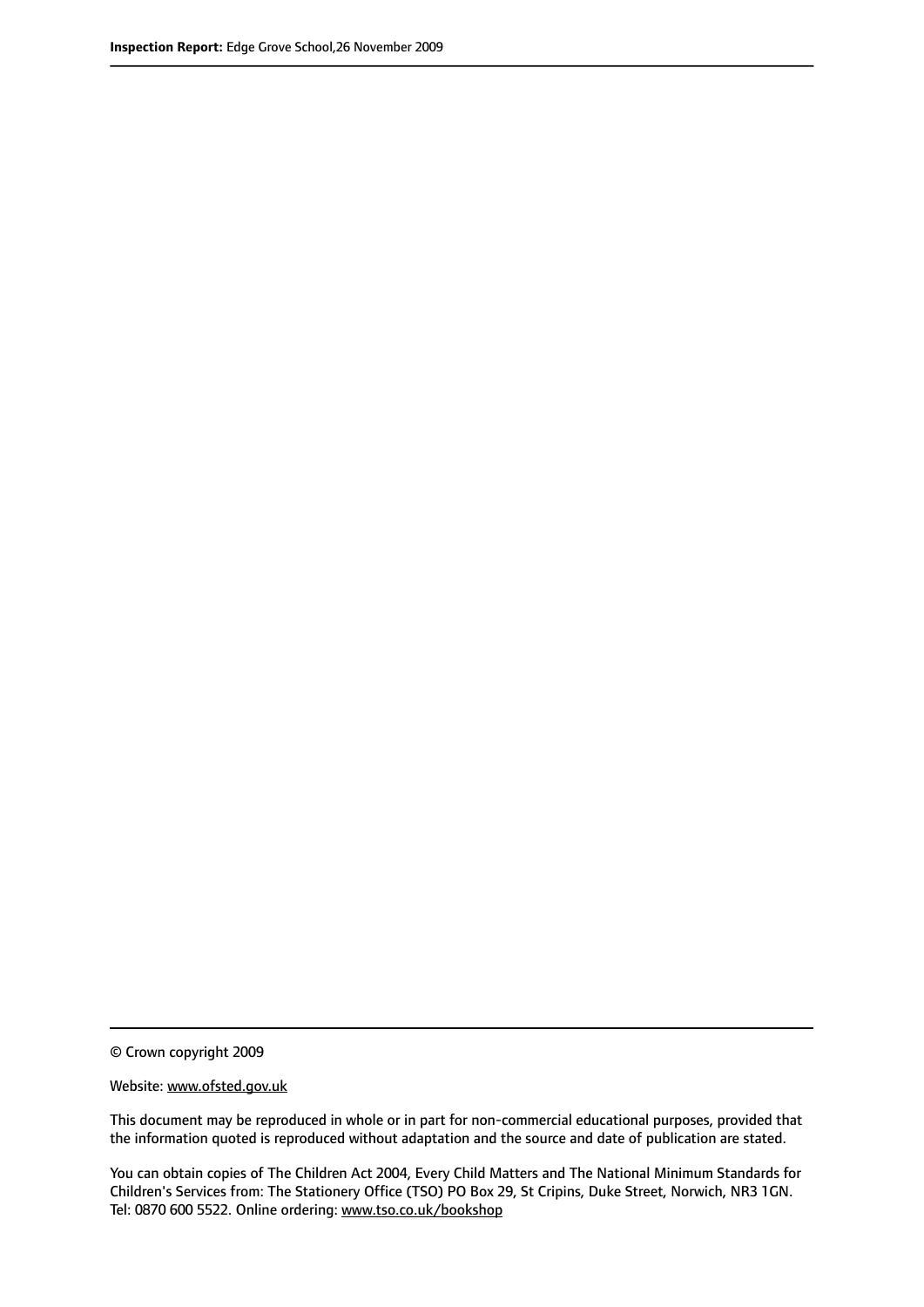# **About this inspection**

The purpose of this inspection is to assure children and young people, parents, the public, local authorities and government of the quality and standard of the service provided. The inspection was carried out under the Care Standards Act 2000.

This report details the main strengths and any areas for improvement identified during the inspection. The judgements included in the report are made in relation to the outcome for children set out in the Children Act 2004 and relevant National Minimum Standards for the establishment.

#### **The inspection judgements and what they mean**

| Outstanding:  | this aspect of the provision is of exceptionally high quality |
|---------------|---------------------------------------------------------------|
| Good:         | this aspect of the provision is strong                        |
| Satisfactory: | this aspect of the provision is sound                         |
| Inadequate:   | this aspect of the provision is not good enough               |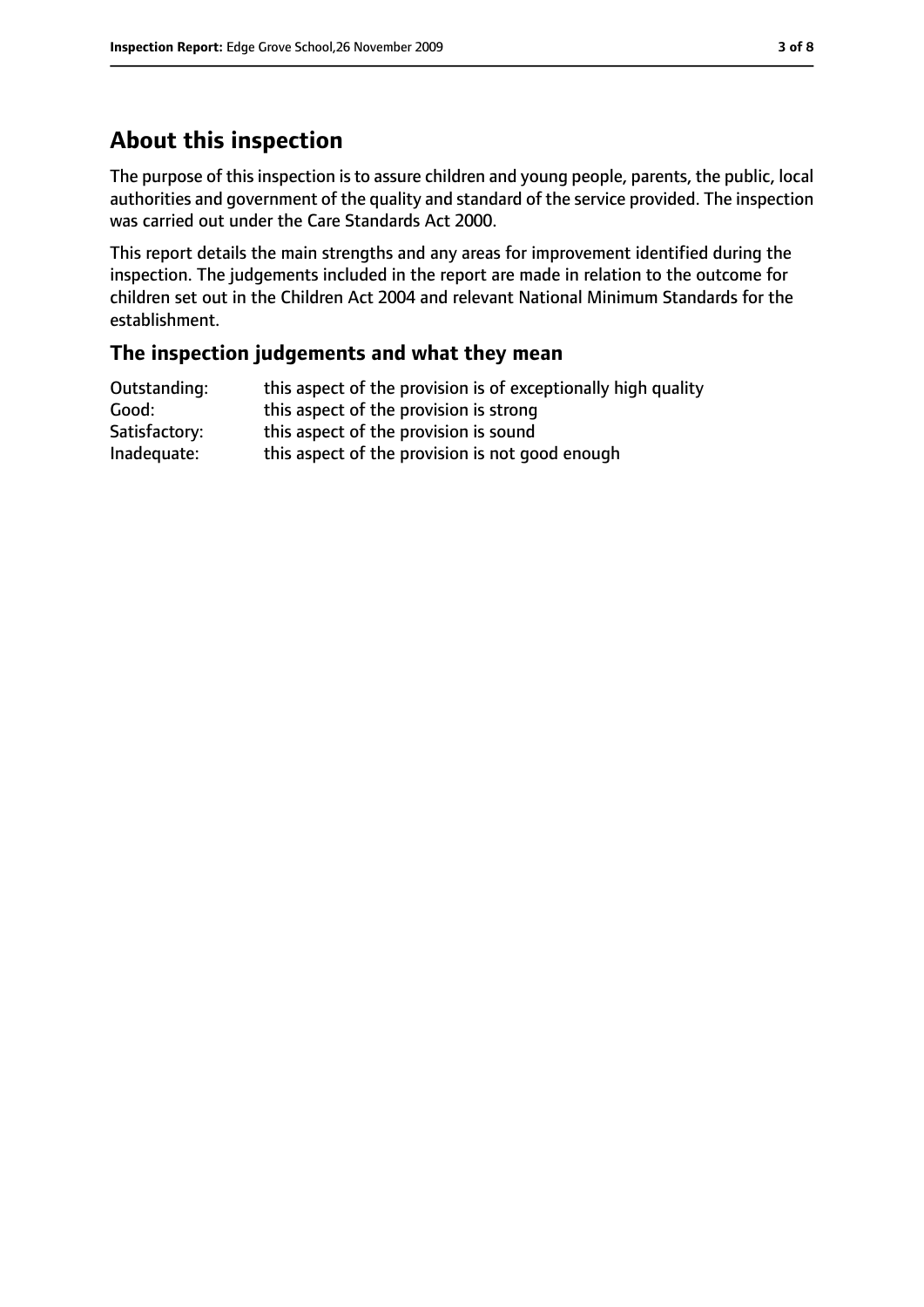# **Service information**

## **Brief description of the service**

Edge Grove School was founded in 1935. In 1969 it became a non-profit making charitable trust under the guidance of a board of governors. It is set in 25 acres of parkland incorporating nine acres of playing fields. The school buildings are landscaped with well kept gardens, a large sports hall, heated swimming pool, tennis courts and croquet lawns.

Edge Grove school offers a boarding provision for boys and girls between the ages of 7 and 13. Children are able to flexi-board. The whole school is divided into four sections: Hart House for pre-prep children aged 3-7; Edge Grove has the junior school for ages 7-9, the middle school for ages 9-11 and senior school for 11-13.

# **Summary**

This was an announced joint inspection with the Independent Schools Inspectorate. It was undertaken by one Ofsted inspector over four days. The inspection looked at the key boarding school national minimum standards under the Every Child Matters outcome groups.

The overall outcome judgement is good with some outstanding features in individual outcome areas. The outcome areas for staying safe and enjoying and achieving are judged as outstanding. The outcome areas for being healthy, positive contribution and organisation are judged as good. The outcome area for economic wellbeing is judged as satisfactory. Three recommendations have been set.

Edge Grove school continues to develop boarding practice and facilities to ensure the needs of all boarders are met and their welfare is promoted at all times.

The overall quality rating is good.

This is an overview of what the inspector found during the inspection.

#### **Improvements since the last inspection**

At the last inspection the school was asked to ensure that adequate records were kept in relation to individual boarders emotional and welfare needs and that all personal information about boarders is protected. These have been met and there are now clear procedures in place that ensure good staff practice. The school were also asked to ensure that the young people's privacy is protected when they use the pay phone and ensure that the cultural diversity of the young people is reflected in the festivals and activities provided in the boarding house. Both these recommendations have been reviewed and met. The school continues to address the development of boarding accommodation.

## **Helping children to be healthy**

The provision is good.

The promotion of boarders' health and well being is good with outstanding features. There is a coordinated approach which promotes the good health of all boarders through access to excellent quality medical treatment and first aid. The school employs two registered nurses and all key staff are first aid qualified. In addition there is a general practitioner who holds a surgery at the school once a week. Boarders feel that they are sensitively cared for when they are unwell.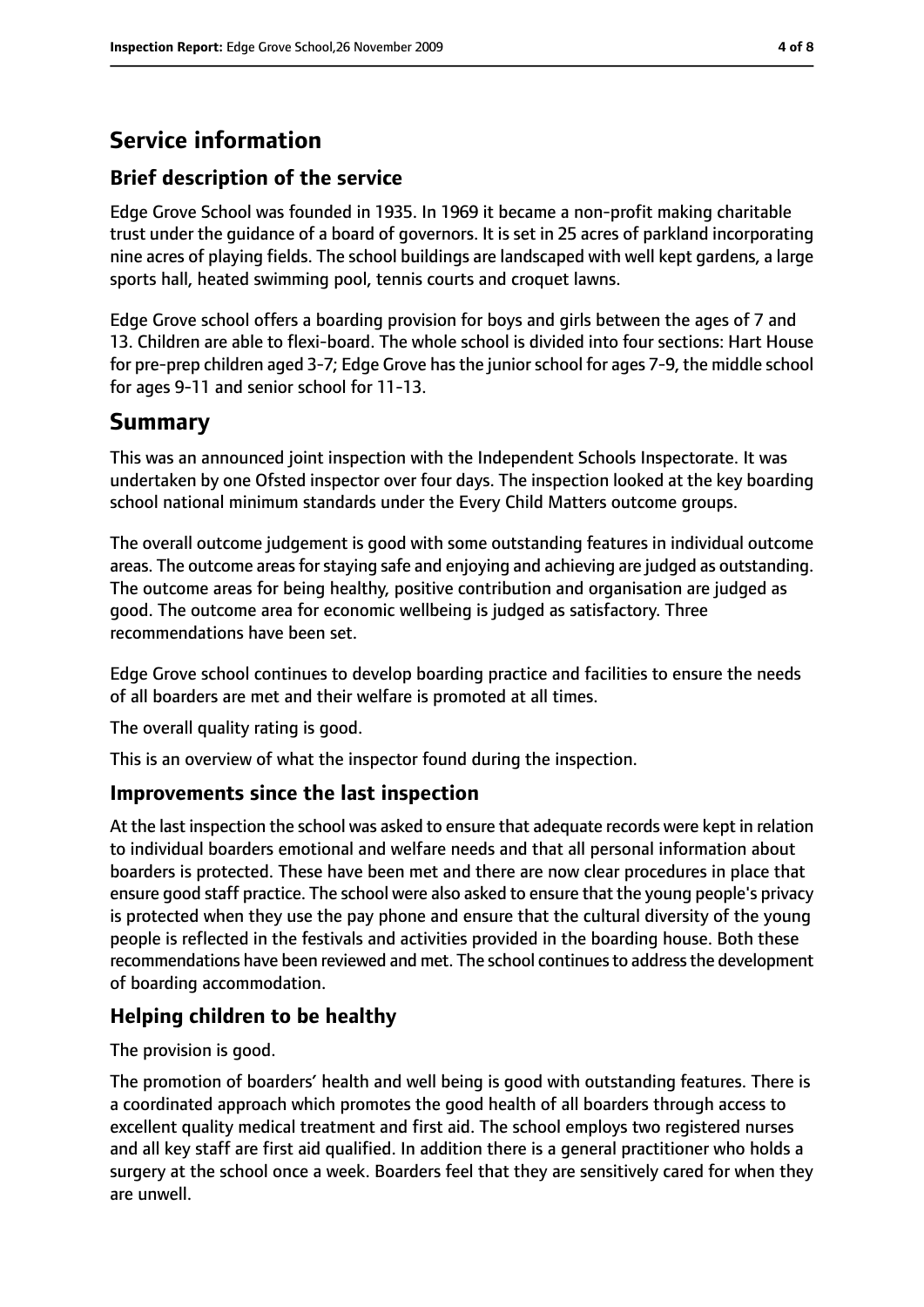The school has a comprehensive medication policy, procedure and practice guidance that specifically addresses the safe storage and administration of medication and the use of non-prescribed medicines. All medical procedures have been agreed by the school's doctor.

The staff actively promote the school's health education policy. There is an established personal, social and health education curriculum that is supported by boarding staff and the school nurses. Boarders are gaining appropriate knowledge to help them make informed choices and to identify sources of support. A healthy lifestyle is promoted by staff and there are a wide range of sporting activities on offer.

The school demonstrates a strong commitment to promoting the aims, objectives and underlying principles of the national food agencies and the national healthy schools programme. There has been a significant development in the provision of meals and the school now has a whole school healthy eating approach. All menus have been reviewed and revised, the dining facilities extended and number of mealtime sittings reduced. Catering staff are committed to providing boarders with nutritious, balanced meals that are adequate in quality, quantity and choice and provision is made for any boarder who has special dietary requirements. Boarders benefit from the commitment to provide freshly prepared food that is locally sourced. The kitchen provides a range of world foods that embraces and represents other cultures and countries. Meals are prepared by a team of local and knowledgeable staff who are integral to the life of the school.

## **Protecting children from harm or neglect and helping them stay safe**

#### The provision is outstanding.

There are effective and well documented policies on child protection and anti-bullying that ensure staff promote a safe and secure community in which boarders feel happy and valued. Staff are knowledgeable about child protection procedures. The designated staff leads for child protection have attended advanced training and all staff at Edge Grove receive regular comprehensive child protection and safeguarding training. Boarders know that bullying behaviour is not tolerated and staff are well informed of current practice and concerns, for example cyber-bullying is emphasised in the school's policy.

An outstanding feature of the school for boarders is their relationship with staff and peers. All relationships are based on mutual respect and considerate, thoughtful behaviour towards others. Boarders enjoy their boarding experience stating 'boarding is fun, 'I have lots of friends', 'the staff are brilliant and really care'. Boarders feel that staff respect their privacy and confidentiality and that their concerns are taken seriously. The school has an established complaints procedure and information about this is available to boarders and parents through written material and the school's website.

The school has in place strong systems and structures to maintain safe practices and fulfil health and safety obligations. Boarders learn how to protect themselves in an emergency because they regularly practice the emergency escape drill. In addition staff receive regular fire awareness training. There is an established visitors policy that ensures all staff and children are vigilant in preventing unsupervised access to the school site by visiting adults.

## **Helping children achieve well and enjoy what they do**

The provision is outstanding.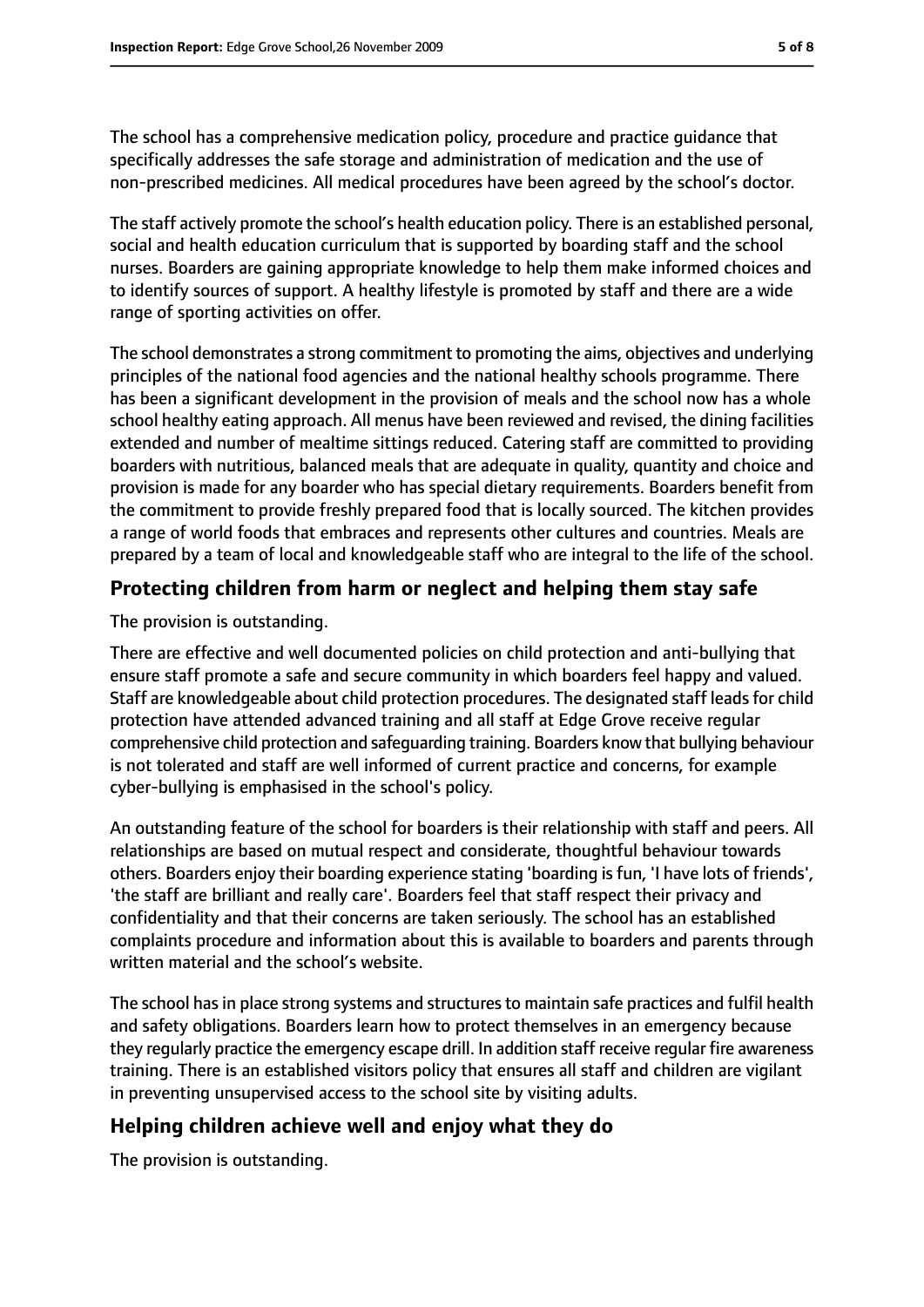Boarders' experience of enjoying and achieving continues to be outstanding. All boarders are valued and supported by effective and sensitive pastoral care, provided by a dedicated team of house staff and an outstanding tutor system. Each boarder receives a high level of support which includes membership of a tutor group lead by two tutors. In addition to the team of house staff all education staff at the school undertake evening and weekend duties. Boarders are very clear that there are a range of staff they can go to for personal support and freely initiate interaction. Boarders' self-knowledge, self esteem and self-confidence is excellent because they are valued within the school community and their contributions and efforts are noticed and rewarded.

Boarders have access to a 'circle of care' that promotes a list of contacts, both internal and external, in the event they need to speak to someone about a problem. The school's current designated independent listener is a school governor and parent, this does not meet the national minimum standard's definition of independent and is potentially a conflict of interest.

Edge Grove school provides a stimulating and supportive environment, which encompasses all aspects of the boarders spiritual, moral, social and cultural development. Boarders readily participate in formal worship and assemblies, which are rooted in the Christian ethos of the school. Boarders develop an awareness of their own culture and that of others and begin to appreciate cultural diversity through food, assemblies and peers. The school supports boarders to understand the importance of equality and diversity.

## **Helping children make a positive contribution**

The provision is good.

Boarders contribution to the running of the school and boarding house is good. There are positive relationships between staff and boarders, and boarders feel able to contribute to the boarding community. There are a wide range of formal and informal channels through which boarders can express their views and feelings including dormitory meetings and the school council. Boarders understand the purpose of these meetings and value initiatives introduced as a result of them.

Strong links with boarders parents and families are a key part of the support and development of boarders. From the initial contact with the school, parents remain very well informed and the school works in partnership to achieve the best outcomes for their child. The school values and includes boarders families and promotes parental contact.

A key strength of this school is the introduction and induction of new boarders to the school, which is sensitively managed by boarding staff and boarders in partnership with parents. New boarders and their parents are sent a comprehensive guide to boarding before they arrive. Each new boarder is befriended by a shadow, as well as being given a booklet describing life in each individual boarding house. This results in new boarders feeling welcomed and becoming valued members of the boarding house.

### **Achieving economic wellbeing**

The provision is satisfactory.

Edge Grove school has a satisfactory standard of accommodation for its boarders. The dormitories are housed in a grade II listed house, with a landing for girls' and another for boys'. The nature and age of the building means creating a homely atmosphere with room to expand is a challenge.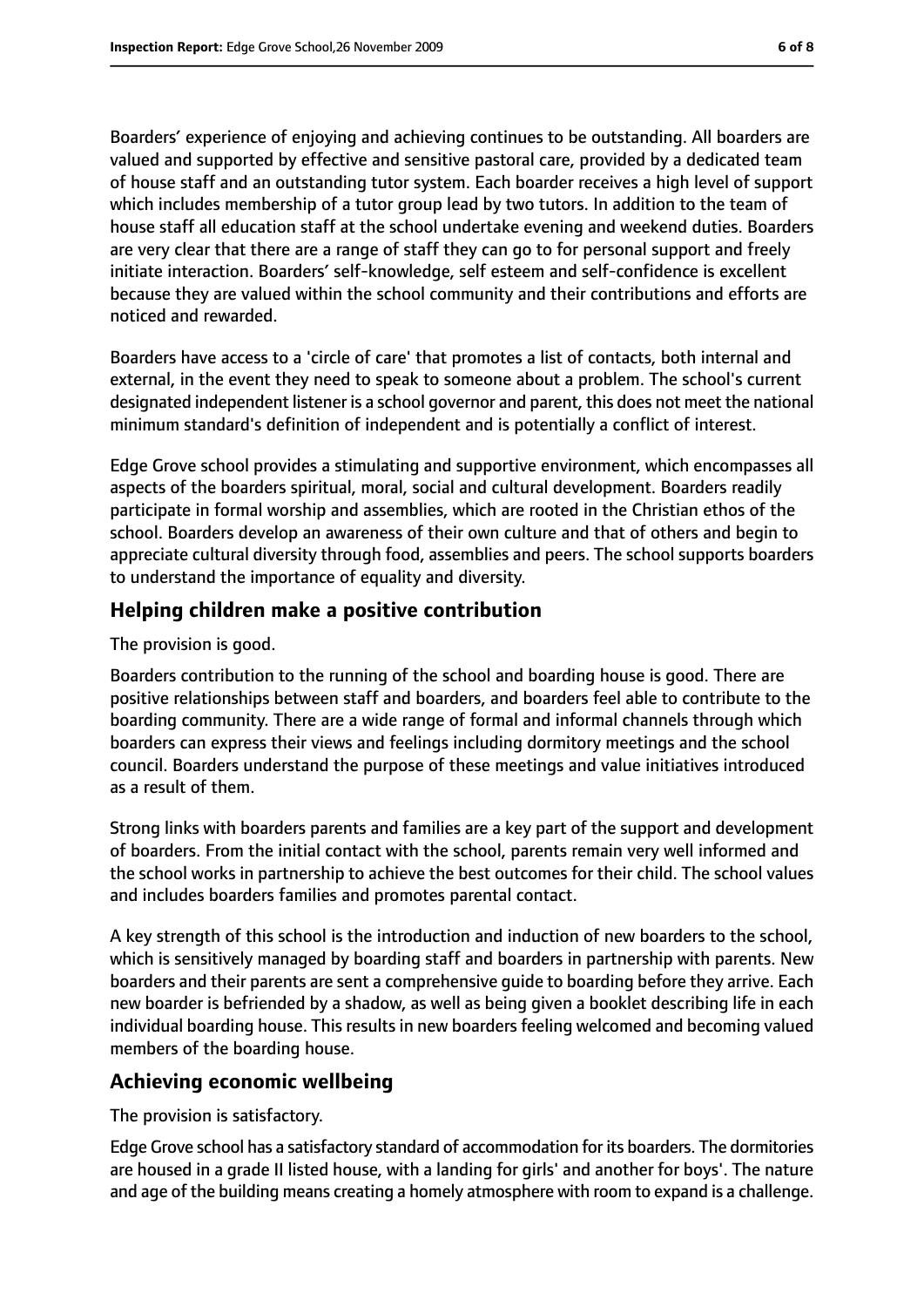However, the progress made so far has been valued by the boarders, who feel relaxed, comfortable and at home. The accommodation is warm and welcoming. Boarders are proud of their dormitories which they have personalised. Space and facilities are at a premium and with the continuing increase in boarding numbers the school has made a commitment to further develop boarding accommodation and facilities. The school's strategic plan sets out a clear time frame to ensure future facilities are of a high standard. All accommodation is maintained to a good standard by a team of support staff. These are employed by the school, as opposed to external contractors, and are very loyal and knowledgeable in an emergency. The support staff are integral to the school's success.

#### **Organisation**

The organisation is good.

The management and organisation of the school's welfare and boarding provision is good with outstanding features. The values and ethos of the school are clearly set out for parents and boarders in the statement of boarding principles and a range of other written guidance, together with important policies, procedures and guidelines. This is underpinned by clear staff policies and procedures that enhance their professional practice.

The head of boarding ensures effective monitoring of boarding to ensure continuity and effective policy implementation. Staffing levels and quality of care are excellent, continuous and consistent to ensure the welfare of all boarders. The boarding house has a dedicated team who are made clear of their roles and responsibilitiesthrough induction and on going professional development. However, not all staff with boarding duties are receiving a regular review of their performance. They are experienced, skilled and make life fun for boarders. This team is enhanced by evening and weekend support from all education staff. All staff work cohesively and communicate effectively. The commitment shown by all departments of the school to boarding results in holistic, child centred practice that ensures children have a positive experience of boarding and achieve strong outcomes.

The promotion of equality and diversity is outstanding. The school recognises the uniqueness of each boarder and their individual needs. They successfully encourage boardersfrom different social and cultural backgrounds to work and live together.

There is effective strategic and operational management with clear lines of accountability and communication. The governors and senior management team have a clear overview of boarding's strengths and needs, which ensures boarders are safe and receiving a good quality boarding experience. There is effective monitoring and evaluation of relevant records and events such as the complaints, child protection and discipline logs. Any shortfalls in these areas are identified and addressed very quickly. This quality monitoring contributes to reports to the governing body and the school's overall strategic plan. The school has substantial strengths and is working towards a sustained record of delivering outstanding performance and managing improvement.

# **What must be done to secure future improvement?**

# **Statutory requirements**

This section sets out the actions, which must be taken so that the registered person meets the Care Standards Act 2000, and the National Minimum Standards. The Registered Provider must comply with the given timescales.